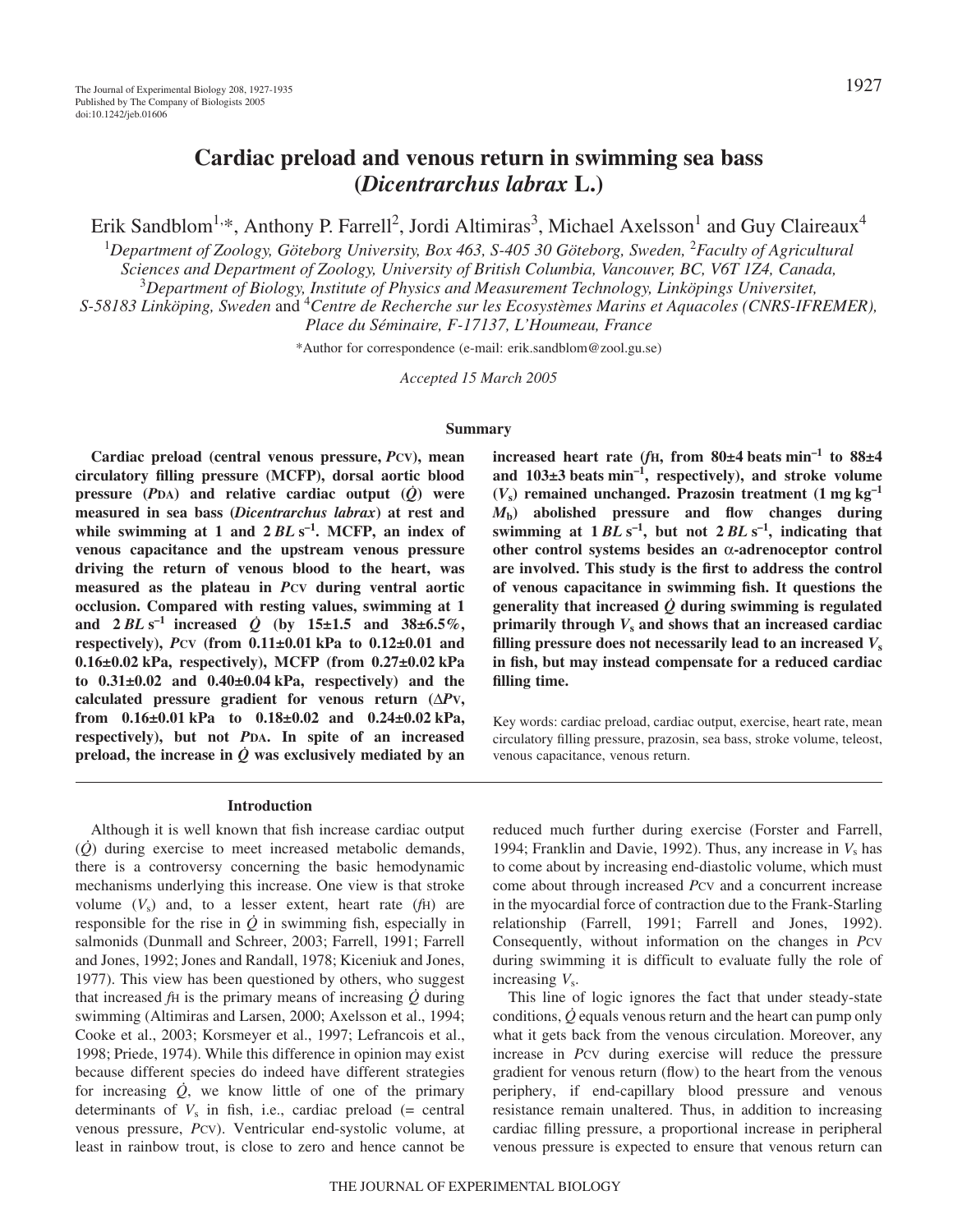# 1928 E. Sandblom and others

match the increase in  $\dot{Q}$ . Venous return can be estimated from measurements of *P*CV and venular blood pressures.

The mean circulatory filling pressure (MCFP) is an index of venous capacitance. It is measured as the venous pressure after a short  $(5-10s)$  cardiac arrest and also represents the upstream venous (venular) pressure that drives venous return (Pang, 2001; Rothe, 1986, 1993; Sandblom and Axelsson, 2005). MCFP can increase due to an increased smooth muscle tone and/or a decreased compliance in venous capacitance vessels (Conklin et al., 1997; Hoagland et al., 2000; Olson et al., 1997; Pang, 2001; Rothe, 1986, 1993; Zhang et al., 1998). While comprehensive studies have examined the nervous and humoral control of venous capacitance in unaesthetized fish under resting conditions (Conklin et al., 1997; Hoagland et al., 2000; Olson et al., 1997; Sandblom and Axelsson, 2005; Zhang et al., 1998), none have considered the changes in venous capacitance that are likely to occur during exercise. Furthermore, basic information on *Pcv* during exercise is limited to a few studies and what data exist are compromised by noisy signals and/or experiments on a small number of animals (Jones and Randall, 1978; Kiceniuk and Jones, 1977; Stevens and Randall, 1967).

The primary objective of this study was therefore to measure changes in *P*CV and MCFP in a fast swimming teleost, the European sea bass (*Dicentrarchus labrax* L.). By combining *P*CV and MCFP measurements, it was also possible to assess the degree to which the pressure gradient for venous return, venous capacitance and cardiac preload change during the periods of increased  $\dot{Q}$  associated with exercise. Also, the role of α-adrenoceptor control of these responses was examined, since Zhang et al. (1998) identified that venous capacitance in resting rainbow trout (*Oncorhynchus mykiss*) can be altered by α-adrenergic mechanisms.

### **Materials and methods**

#### *Animals*

Results from 13 sea bass  $(279-648 \text{ g and } 31-38 \text{ cm})$  are presented in this study. The fish were obtained from the Ferme Marine des Baleines (Ile de Ré, France) and maintained at CREMA under a natural photoperiod in indoor 400 l fibre glass tanks supplied with recirculating, biofiltered seawater at ambient temperature (21–24°C). The fish were fed commercial dry pellets on a regular basis.

### *Surgical procedures*

Prior to surgery the fish were anaesthetized in seawater containing MS-222 (approx 100 mg  $l^{-1}$ ) and placed on watersoaked foam on a surgery table. During surgery, the fish was covered with wet tissue paper and the gills were continuously irrigated with aerated, chilled (~11–16°C) seawater containing MS-222 ( $\sim$ 50 mg l<sup>-1</sup>). The ventral aorta was exposed with an incision on the right side of the isthmus and dissected free. A Perspex cuff-type 20 MHz Doppler flow probe (Iowa Doppler products; Iowa City, IA, USA), with an inner diameter of 1.8–2.0 mm, was positioned around the aorta proximal to the



Fig. 1. Arrangement of the Doppler flow probe  $(\dot{Q})$  and vascular occluder (VO) on the ventral aorta, and catheters for blood pressure measurements in sinus venosus (*P*CV) and the efferent branchial artery (*P*DA). Close to the slit in the cuff of the occluder a hole was drilled using a 20-gauge injection needle. The luminal side of the hole was countersunk using a dental drill. The catheter (a) was pulled from the luminal side with the rubber facing the lumen. Inflation of the rubber thus occluded the aorta located inside the cuff (b). This VO is similar to the one used on trout by Zhang et al. (1998).

bulbus to measure relative changes in  $\dot{Q}$  (Fig. 1). Also, a cufftype vascular occluder (i.d.  $2.5-4.3$  mm) was positioned posterior to the flow probe to obtain zero-flow during measurement of MCFP. The occluder was constructed from Perspex, a heat-flared water-filled PE-50 catheter and a piece of latex rubber (model Thin, Dental Dam, Coltène/Whaledent Inc, USA and Canada). The rubber was tied with a 4–0 suture around the flared end of the PE tubing  $(Fig. 1)$ . The sinus venosus was non-occlusively cannulated to measure *PCV* (Altimiras and Axelsson, 2004). Briefly, the operculum was retracted and the left lateral part of the ductus of Cuvier was carefully exposed and dissected free with an incision between the cleithrum and the fifth branchial arch. A small portion of the vessel wall was lifted with forceps and secured with a 4–0 suture, allowing the vessel to be gently lifted during the cannulation procedure. This procedure prevents blood loss, and is an improvement on the method used by Farrell and Clutterham (2003). A PE-50 catheter, with 2–3 side-holes to keep it patent and a bubble 1 cm from the tip, was inserted into the ductus of Cuvier through a small incision made close to the suture holding the vessel. A 4–0 suture was used to close the vessel wall around the catheter, leaving the bubble located on the luminal side of the vessel wall. The catheter was secured with silk sutures to the skin. The third efferent branchial artery on the left side was occlusively cannulated to measure dorsal aortic pressure (*P*DA). To do this, the first two gill arches were retracted to expose the third gill arch, which was gently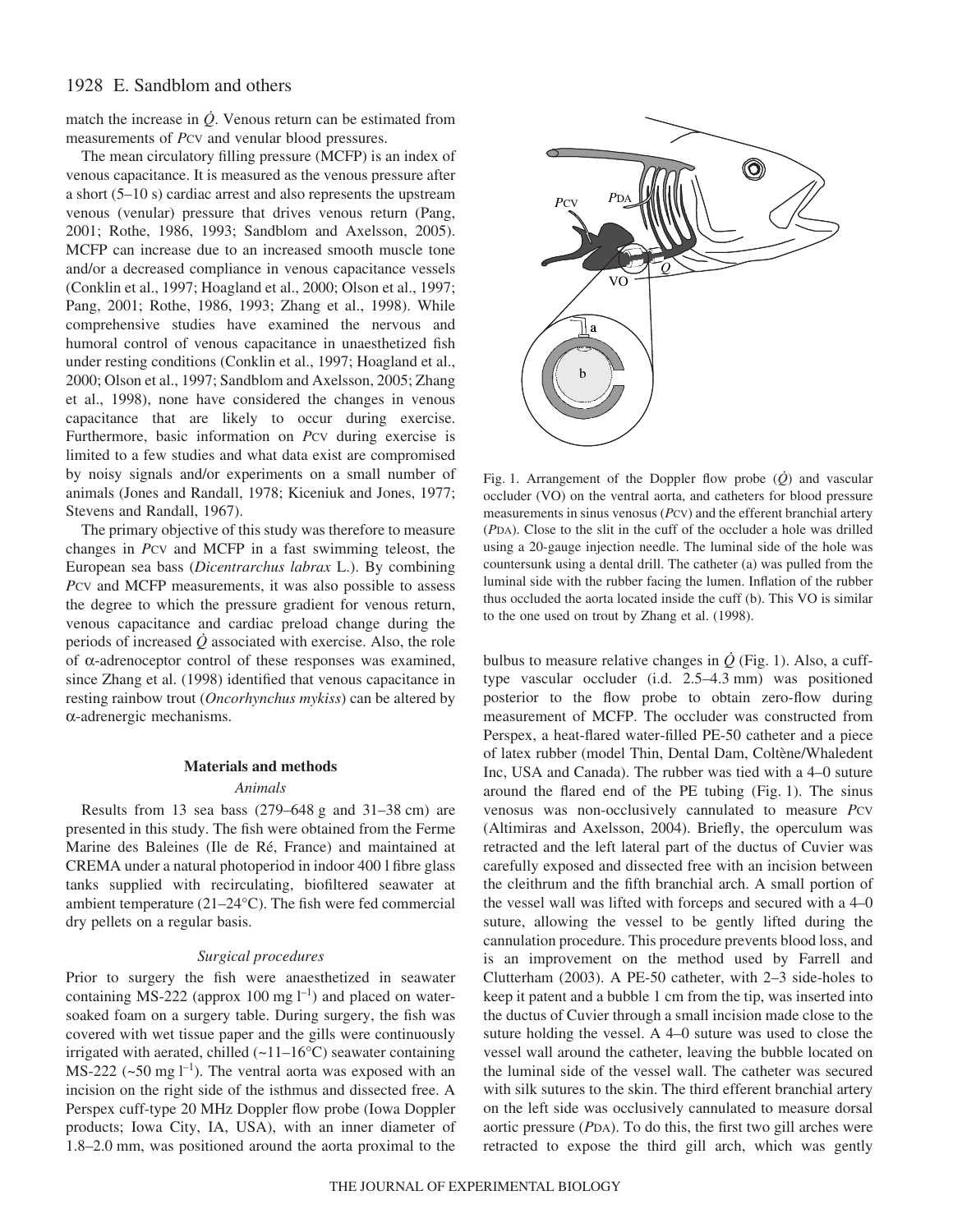



retracted. The branchial artery was dissected free close to the angle of the branchial arch, occluded upstream with a 4–0 silk suture and cannulated downstream with a tapered PE-50 catheter (Fig. 1). The catheter was secured with  $3-0$  silk sutures around the gill arch and secured to the skin with 3–0 silk sutures. The catheters and the lead from the flow probe were collectively secured with a 3–0 suture to the back of the fish. Both blood pressure catheters were filled with physiological saline (0.9% NaCl). Following surgery, the fish were revived in fresh seawater, placed in plastic floating tubes in the holding tanks and allowed a 24 h recovery before experiments commenced.

#### *Experimental protocol*

A stainless steel, Brett-type swimtunnel respirometer was used in the present study. This tunnel had been designed to exercise individual fish in a non-turbulent water flow with a uniform cross-sectional water velocity. The total water volume was 48 l and the swim chamber had a square cross-sectional area of 290 cm<sup>2</sup>. A propeller downstream of the swim chamber generated water flow. The flow in the swimtunnel was calibrated (Marsh-McBirney 200 flow meter; Frederick, MD, USA) in cm  $s^{-1}$ , which was converted to swimming speeds in body lengths  $s^{-1}$  ( $BL\ s^{-1}$ ). The respirometer was thermostatted by immersion in a large outer stainless steel tank that received a flow of aerated water. Since venous pressure is low readings can be affected by any changes in the pressure head on the propeller in the swim-channel when water velocity is changed.

To minimise this problem the lid to the swim chamber was removed. Water pressure was measured with a saline-filled catheter immersed in the channel, and no pressure fluctuations were observed at the swimming speeds used (up to  $2 BL\ s^{-1}$ ). The swim channel was covered with an opaque black plastic sheet to avoid visual disturbance of the fish.

All experiments were conducted at a temperature of 22°C. The experimental protocol started with a 2 min recording at rest, i.e., the fish oriented into a low water velocity and maintaining position without swimming. MCFP was measured at rest by occluding the ventral aorta for 8 s. Water velocity was then gradually increased over a 5 min period until the fish reached a swimming speed of 1 *BL* s<sup>-1</sup>, which was maintained for 15 min. MCFP was remeasured at the end of this period. The same procedure was used for a swimming speed of 2 BL s<sup>-1</sup>. Water velocity was then reduced to the resting condition over a  $2 \text{ min}$  period and an  $\alpha$ -adrenoceptor antagonist (prazosin, 1 mg kg<sup>-1</sup>  $M_h$ ; Pfizer, Sandwich, UK) was administered *via* the venous catheter. The entire protocol was repeated 1.5–2.0 h later. Preliminary experiments had revealed that an exercise period of 15 min was well beyond the time necessary to establish stable cardiovascular measurements in untreated fish.

Successful ventral aortic occlusion always resulted in a rapid fall in *P*DA, a rise in *P*CV and a complete cessation of ventral aortic flow (Fig. 2). Although the ventral aorta was easily accessible, the vessel proved to be relatively fragile as compared with rainbow trout and several sea bass died due to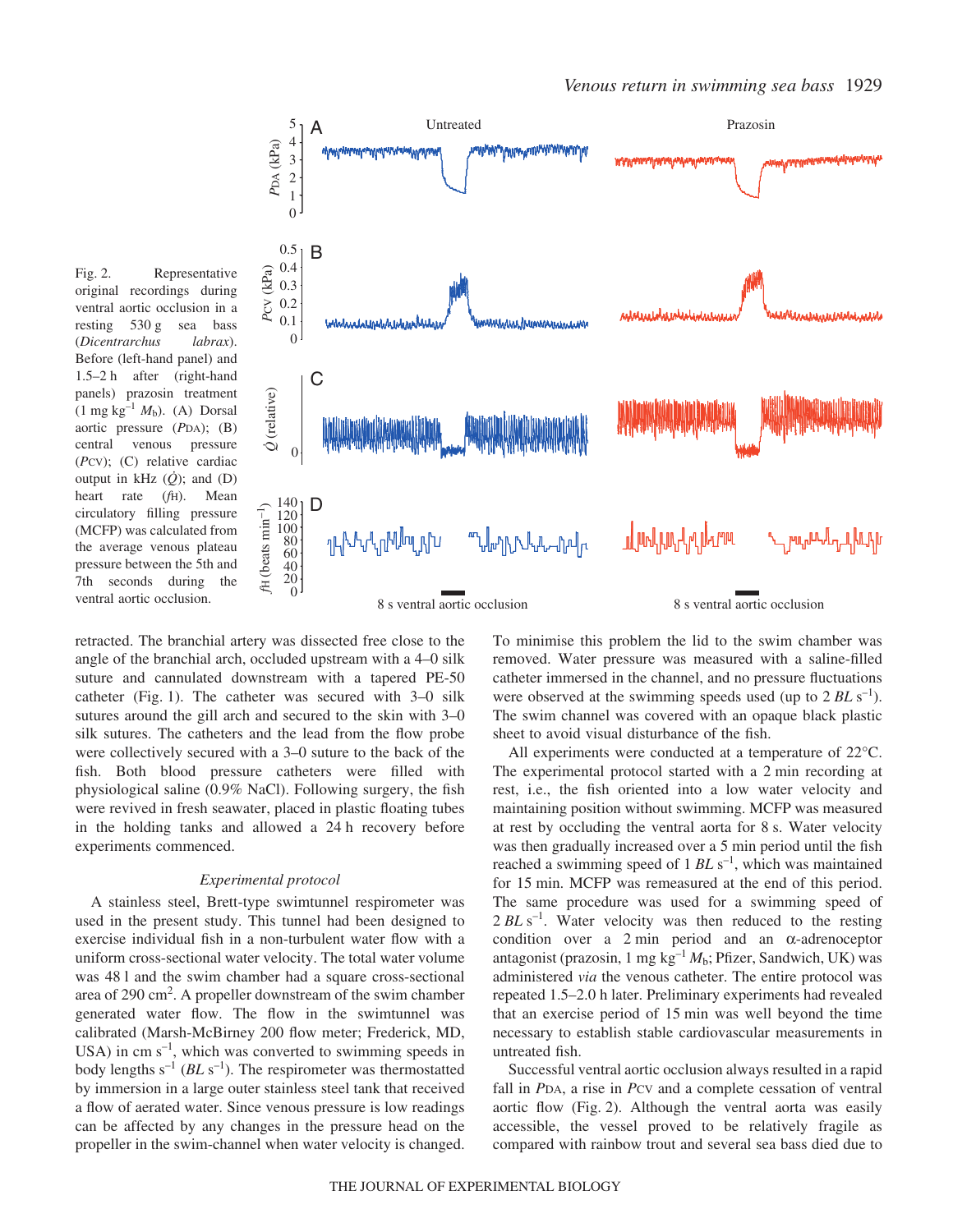1930 E. Sandblom and others



Fig. 3. Mean cardiovascular variables at rest and while swimming at 1 and 2  $BL\ s^{-1}$  in the sea bass, *Dicentrarchus labrax*. Solid lines represent untreated fish ( $N=8-9$ ) and hatched lines ( $N=7$ ) represent fish after treatment with prazosin (1 mg kg<sup>-1</sup>  $M_b$ ). The measured and calculated variables are (A) dorsal aortic pressure (*P*DA); (B) central venous pressure (*P*CV); (C) cardiac output ( $\dot{Q}$ ); (D) heart rate ( $\dot{f}$ H); (E) stroke volume  $(V_s)$  and (F) systemic resistance ( $R_{sys}$ ) All values are means  $\pm$  s.e.m. \*Statistically significant difference ( $P \le 0.05$ ) from the resting values within a treatment group, and <sup>†</sup>statistically significant difference ( $P \le 0.05$ ) between the values before and after prazosin treatment.

fatal rupture of the ventral aorta during occlusion. This generally occurred after the first occlusion and might have been due to mechanical abrasion from the vascular occluder during recovery. Another unusual finding was the low occurrence of blood clotting in the catheters during routine surgery and this was the reason why heparin was omitted from the saline.

# *Data acquisition, calculations and statistical analysis*

Both blood pressure catheters were connected to pressure transducers (model DPT-6100, pvb Medizintechnik, Kirchseeon, Germany), calibrated against a static water column with the water surface of the swim channel serving as the zero reference pressure. The signals from the pressure transducers were amplified with a 4ChAmp amplifier (Somedic, Hörby, Sweden). Relative cardiac output (*Q*) was recorded with a directional-pulsed Doppler flow meter (model 545C-4, University of Iowa, USA). The digital signals were fed into a portable computer running a custom made program,

General Acquisition (Labview version 6.01, National Instruments, Austin, TX, USA).

Heart rate (*f*H) was obtained from either pulsatile pressure or flow records. Relative changes in cardiac stroke volume (*V*s) were calculated as *Q*/*f*H. Total systemic resistance (*R*sys) was calculated from the pressure drop in the circulation divided by cardiac output  $R_{sys} = (PDA-PCV)/Q$ . For the  $V_s$ ,  $\dot{Q}$  and  $R_{sys}$ calculations raw data was used and the initial untreated resting value for each fish was arbitrarily set to 100%. The plateau pressure in *P*CV during ventral aortic occlusion was assumed to equal mean circulatory filling pressure (MCFP), and the average pressure between the 5th and 7th seconds of ventral aortic occlusion is reported here. This time interval is sufficient to obtain reasonably steady plateau values, while minimising the compromising effects of barostatic reflexes (Sandblom and Axelsson, 2005). A similar method has been used previously to measure MCFP in the trout (Hoagland et al., 2000; Zhang et al., 1998). No correction for inequalities in blood remaining in the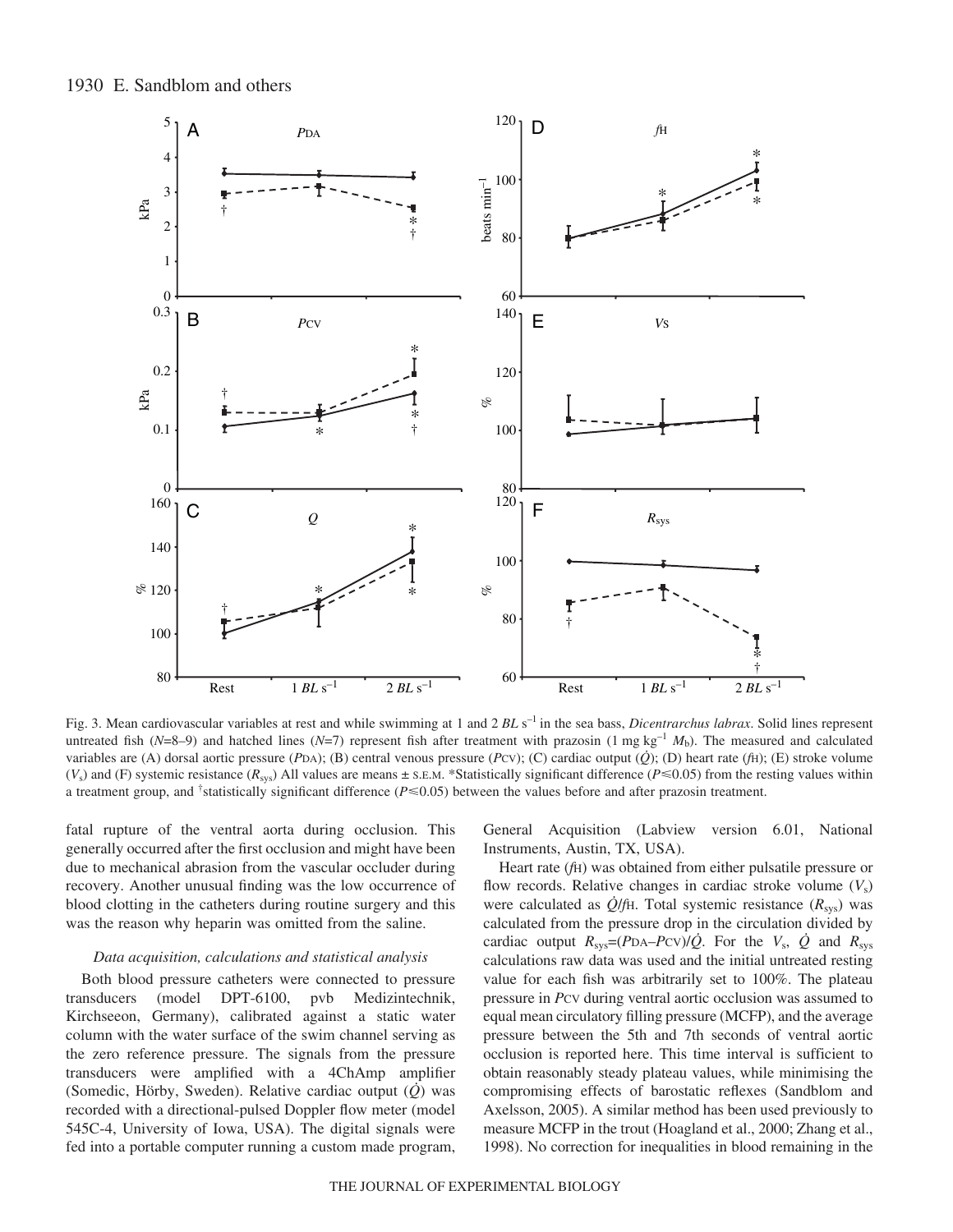|           |                |      | $\dot{Q}$ (%) |              |      | $\text{fH}$ (beats min <sup>-1</sup> ) |                        |      | $Vs$ $(\%)$  |                        |  |
|-----------|----------------|------|---------------|--------------|------|----------------------------------------|------------------------|------|--------------|------------------------|--|
|           | Fish           | Rest | $1 BLs^{-1}$  | $2 BLs^{-1}$ | Rest | $1 BLs^{-1}$                           | $2 BL$ s <sup>-1</sup> | Rest | $1 BLs^{-1}$ | $2 BL$ s <sup>-1</sup> |  |
| Untreated | 1              | 101  | 119           | 174          | 73   | 91                                     | 111                    | 97   | 92           | 110                    |  |
|           | $\overline{c}$ |      |               |              | 93   | 96                                     | 117                    |      |              |                        |  |
|           | 3              | 100  | 108           | 143          | 55   | 58                                     | 93                     | 100  | 104          | 85                     |  |
|           | 4              | 98   | 119           | 136          | 80   | 88                                     | 94                     | 95   | 104          | 112                    |  |
|           | 5              | 100  | 113           | 146          | 78   | 88                                     | 106                    | 100  | 100          | 107                    |  |
|           | 6              | 100  | 109           | 108          | 85   | 97                                     | 108                    | 101  | 95           | 84                     |  |
|           | $\tau$         | 103  | 117           | 132          | 71   | 85                                     | 92                     | 99   | 94           | 98                     |  |
|           | $\,$ 8 $\,$    | 100  | 115           | 131          | 93   | 102                                    | 109                    | 100  | 106          | 113                    |  |
|           | 9              | 98   | 116           | 132          | 89   | 90                                     | 97                     | 99   | 117          | 123                    |  |
| Prazosin  | $\mathbf{1}$   | 118  | 122           | 165          | 79   | 92                                     | 103                    | 105  | 93           | 114                    |  |
|           | $\mathfrak{2}$ |      |               |              |      |                                        |                        |      |              |                        |  |
|           | $\mathfrak{Z}$ | 121  | 135           | 153          | 62   | 70                                     | 90                     | 108  | 107          | 94                     |  |
|           | 4              | 109  | 119           | 143          | 82   | 86                                     | 89                     | 103  | 107          | 124                    |  |
|           | 5              | 110  | 119           | 134          | 84   | 91                                     | 99                     | 102  | 102          | 105                    |  |
|           | 6              | 59   | 64            | 89           | 84   | 95                                     | 111                    | 58   | 56           | 67                     |  |
|           | 7              |      |               |              |      |                                        |                        |      |              |                        |  |
|           | $\,$ 8 $\,$    | 115  | 111           | 121          | 83   | 79                                     | 109                    | 130  | 132          | 105                    |  |
|           | 9              | 109  | 113           | 124          | 83   | 88                                     | 94                     | 119  | 116          | 119                    |  |

Table 1. *Changes in cardiac output, heart rate and stroke volume from nine individual sea bass,* Dicentrarchus labrax*, at rest and while swimming at 1 and 2*BL*s–1*

arterial circulation after occlusion was performed, because the difference was assumed to be negligible due to the large differences in compliances and volumes of the arterial and the venous compartments (Rothe, 1993; Zhang et al., 1998). The pressure gradient (∆*P*V) for venous return was calculated as

$$
\Delta P \mathbf{V} = \text{MCFP} - P \mathbf{CV} \,. \tag{1}
$$

Resistance to venous return  $(R_v)$  was calculated as

$$
R_{v} = (MCFP - Pcv)/\dot{Q}, \qquad (2)
$$

assuming that  $\dot{Q}$  equals venous return.

Data (mean values ±S.E.M.) are presented only for fish that performed steady state swimming at both water velocities. Partial data from fish that exhibited either erratic swimming behaviours, burst swimming, died after prazosin treatment, lost a catheter, or the ventral aorta ruptured were discarded. Cardiovascular data were taken from the last 90 s of each exercise period. For the calculations of venous variables, i.e. Fig. 4, *Pcv* was taken as the average of a 30 s period before ventral aortic occlusion. Wilcoxon matched pairs signed-ranks test, with a fiduciary level of  $P \le 0.05$  was used to evaluate statistically significant differences in cardiovascular variables at different swimming speeds and between treatments. To compensate for multiple two-group comparisons, a modified Bonferroni-test was applied (Holm, 1979).

### **Results**

### *Cardiovascular responses to swimming in untreated fish*

Fig. 2 shows representative resting cardiovascular recordings for an individual fish during ventral aortic occlusion. Fig. 3 summarises the mean data for fish at rest and

during steady state swimming at 1 and 2 *BL* s<sup>-1</sup>, while Table 1 shows changes in  $\dot{Q}$ ,  $V_s$  and  $fH$  for individual fish. Exercise increased  $\dot{Q}$  by 15±1.5% and 38±6.5% of the resting value, respectively, at 1 and  $2 BLs^{-1}$ . These increases in  $\dot{Q}$  were mediated by significant increases in  $fH$  from 80 $\pm$ 4 beats min<sup>-1</sup> at rest to 88 $\pm$ 4 beats min<sup>-1</sup> at 1 *BL* s<sup>-1</sup> and 103 $\pm$ 3 beats min<sup>-1</sup> at  $2 BLs^{-1}$ . By contrast,  $V_s$  remained unaltered during exercise. Nevertheless, the increases in  $\dot{Q}$  were associated with significant rises in *P*CV from 0.11±0.01 kPa at rest to  $0.12\pm0.01$  kPa at  $1$  *BL* s<sup>-1</sup> and  $0.16\pm0.02$  kPa at  $2$  *BL* s<sup>-1</sup>. However, *PDA* and  $R_{sys}$  were unchanged during exercise.

Fig. 4 shows the rise in *Pcv* during exercise and illustrates changes in venous variables during exercise. In addition to an increase in *Pcv* with increased swimming speed, MCFP increased significantly  $(0.27\pm0.02$  kPa at rest to  $0.31\pm0.02$  kPa and  $0.40\pm0.04$  kPa, respectively). Because the rise in MCFP was proportionally larger than that in *P*CV, ∆*P*V increased significantly from  $0.16\pm0.01$  kPa at rest to  $0.18\pm0.02$  kPa at 1 *BL* s<sup>-1</sup> and 0.24 $\pm$ 0.02 kPa at 2 *BL* s<sup>-1</sup>, whereas  $R_v$  remained unchanged.

### *Effects of* α*-adrenoceptor blockade on cardiovascular performance during swimming*

Blockade of α-adrenergic receptors with prazosin showed that the cardiovascular system is at least partially controlled *via* α-adrenoceptors, both at rest as well as during exercise (Figs·3 and 4). At rest, prazosin treatment significantly decreased *R*sys, producing a significant arterial hypotension while *P*cv increased significantly.

During swimming after prazosin treatment, the increases in *P*CV and *f*H were absent at 1 *BL* s<sup>-1</sup>, but not at 2 *BL* s<sup>-1</sup>. In fact, the increase in *P*CV was accentuated significantly at 2 *BL* s<sup>-1</sup>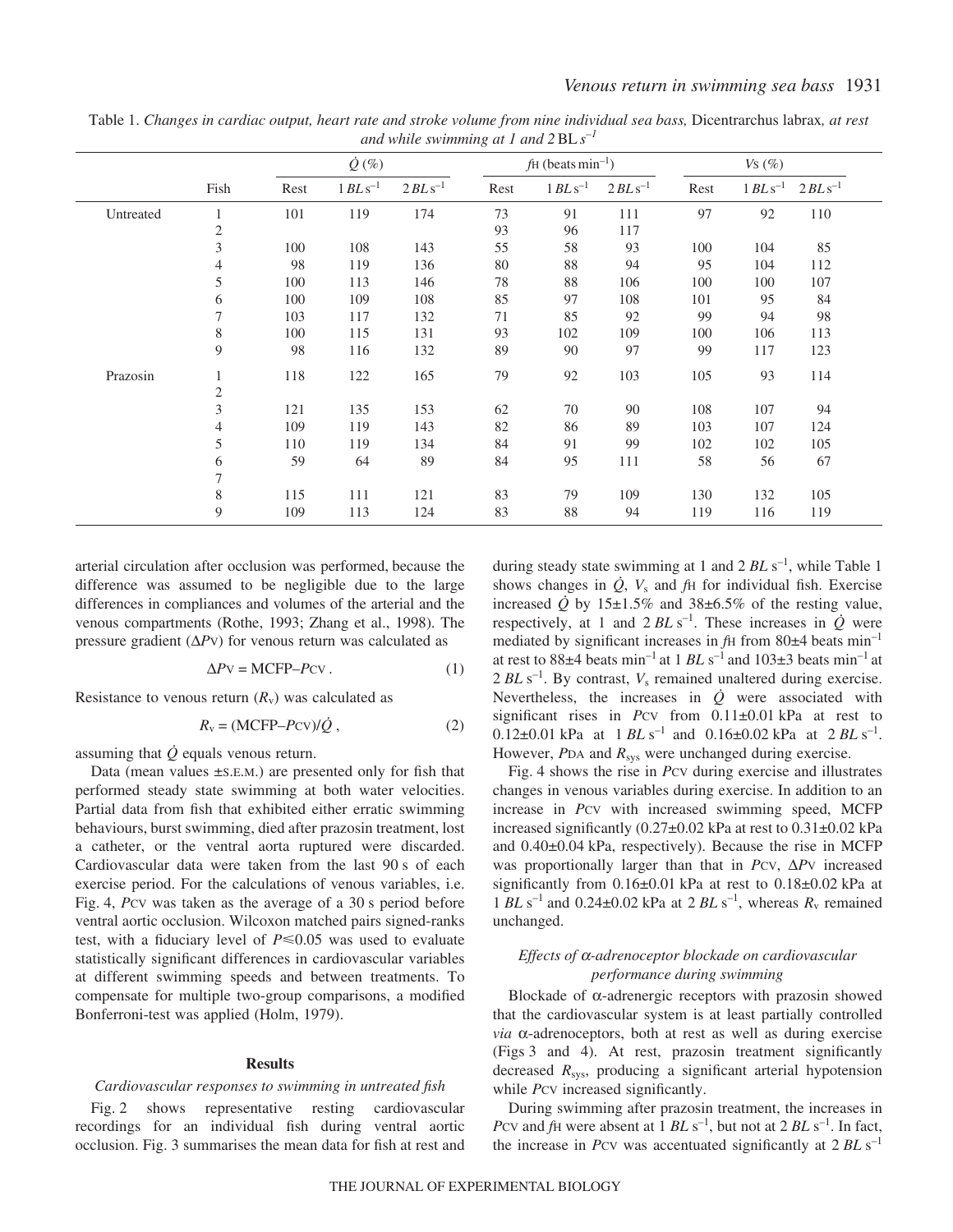

Fig. 4. Upper trace shows a representative recording of venous pressure during a full swim protocol  $(\sim 30 \text{ min})$  in an untreated sea bass, *Dicentrarchus labrax*. Ventral aortic occlusions for MCFP measurements at the end of each swim speed (rest, 1 BL s<sup>-1</sup> and 2 BL s<sup>-1</sup>, respectively) are marked with vertical arrows. Lower panels (A–D) show mean values (+ S.E.M.) of measured and calculated venous variables at rest and while swimming at 1 and 2  $BLs^{-1}$ . Filled bars represent untreated fish ( $N=8-9$ ) and open bars ( $N=7$ ) represent fish after treatment with prazosin (1 mg kg<sup>-1</sup>  $M_b$ ). The variables are *A*, central venous pressure (*P*CV); *B*, mean circulatory filling pressure (MCFP); *C*, pressure gradient for venous return (Δ*P*V) and *D*, resistance to venous return (*R<sub>v</sub>*). \*Statistically significant difference (*P*≤0.05) from resting values within each treatment and statistically significant difference  $(P \le 0.05)$  between values before and after prazosin treatment. For a detailed description on calculations of mean values, see Materials and methods section.

after prazosin. Prazosin also significantly accentuated the decrease in  $R_{sys}$  at 2  $BL \text{ s}^{-1}$  (from the resting value of 85.7 $\pm$ 3.2 to 73.5±3.6%) and the corresponding hypotension (*P*DA from 2.9 $\pm$ 0.1 to 2.5 $\pm$ 0.1 kPa). Again,  $V_s$  remained unchanged throughout the swim challenges after prazosin treatment despite the increase in *P*CV (Fig. 3). After prazosin, MCFP also remained unaltered at 1 *BL* s<sup>-1</sup>, but increased significantly from  $0.28\pm0.02$  kPa at rest to  $0.40\pm0.05$  kPa during swimming at  $2 BLs^{-1}$ , but no more so than before prazosin treatment (Fig.·4). As a result ∆*P*V increased significantly compared with the resting value at 2 *BL* s<sup>-1</sup>, although this response was not as pronounced as pre-prazosin treatment.  $R_v$  remained unaltered throughout the experiment (Fig. 4).

# water currents requiring long periods of sustained exercise. This ecological fact makes sea bass an excellent experimental animal for exercise studies. However, existing cardiovascular data of sea bass is sparse. Axelsson et al. (2002) reported a resting  $fH$  of 51 beats  $min^{-1}$  at 16°C. In the present study at  $22^{\circ}$ C, *f*H was 80 beats min<sup>-1</sup>, a difference that would represent a  $Q_{10}$  of 2.1 between the two studies and suggests that the difference was simply a temperature effect. Furthermore, judging from the variable heart rate in resting fish (Fig.  $2$ ), it is likely that the fish had a functional cholinergic tone, which is indicative of an acceptable decay in post-surgical stress (Campbell et al., 2004).

### *Hemodynamics of venous return and cardiac filling pressure in sea bass*

# **Discussion**

In its natural pelagic habitat, sea bass are subjected to strong

The present study is the first to demonstrate an active control of the venous vasculature during exercise in any species of fish.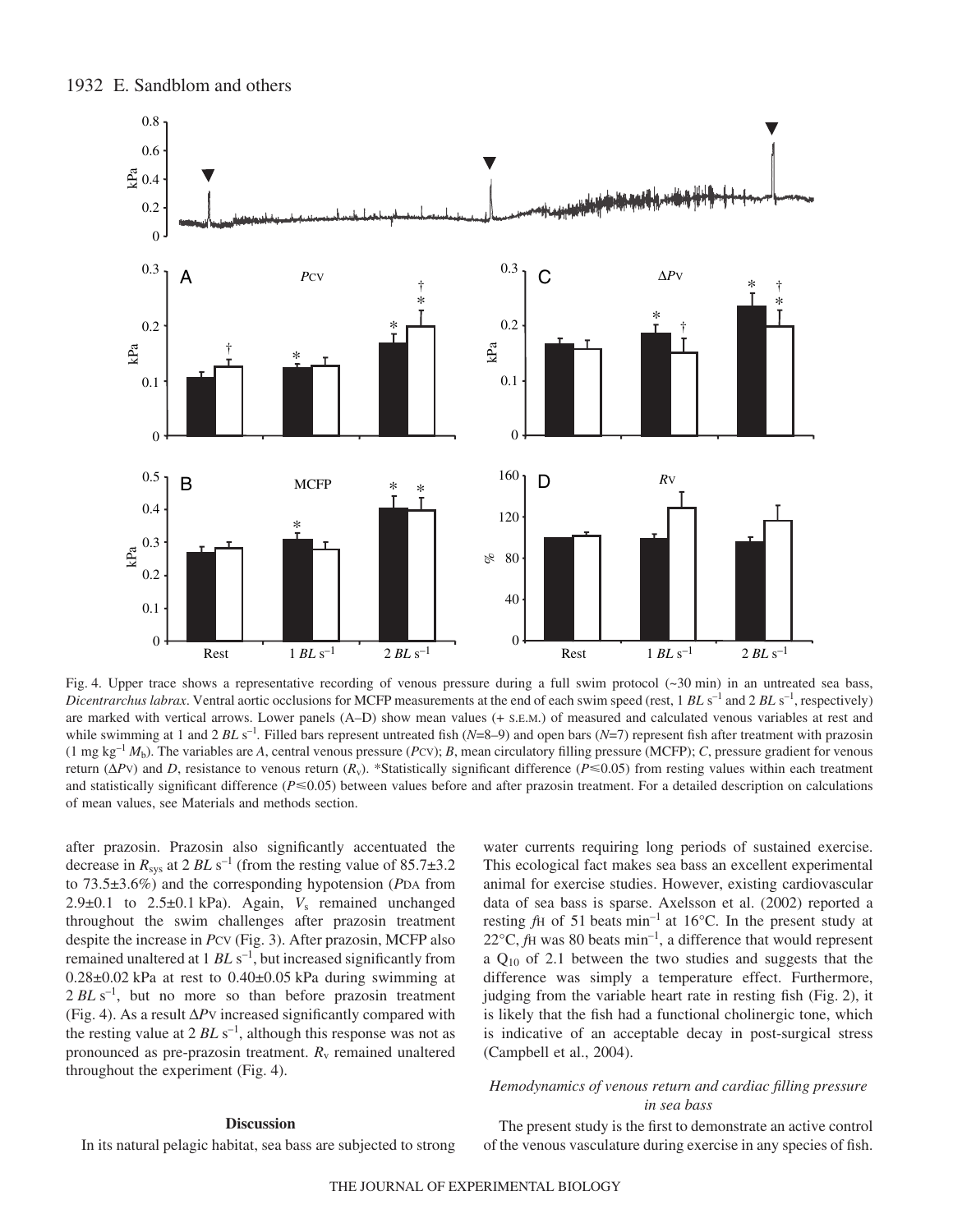Very few studies have successfully measured cardiac filling pressure during swimming in teleost fish. Kiceniuk and Jones (1977) found that *P*CV in the common cardinal vein of four rainbow trout increased significantly during swimming only when the fish swam at critical swimming speed  $(U_{\text{crit}})$ , and not at intermediate swimming speeds. This finding is surprising because *V*<sup>s</sup> increased significantly at intermediate swimming speeds, suggesting that these increases in  $V<sub>s</sub>$  were not a result of increased filling pressure. It is likely that increased adrenergic stimulation of the heart, which is known to both increase during swimming (Axelsson, 1988) and increase the sensitivity of the heart to filling pressure (Farrell et al., 1986) permitted these increases in  $V<sub>s</sub>$  without a concomittent increase in *P*CV. Stevens and Randall (1967) measured venous pressure and flow in the subintestinal vein (= hepatic portal vein), and found that venous pressure increased whereas flow decreased. Since the hepatic portal vein drains the gastrointestinal tract and is located upstream of the liver, and arterial gut blood flow decreases during exercise (Axelsson et al., 1989; Axelsson and Fritsche, 1991; Farrell et al., 2001; Thorarensen et al., 1993), it is uncertain to what extent these changes directly affected cardiac performance (for further discussion, see Jones and Randall, 1978).

In the present study, *Q* and *f*H increased during swimming. The increase in *f*H would have reduced cardiac filling time, but it is clear that the observed increase in preload would have compensated for this, leaving  $V_s$  unchanged. As pointed out in the introduction, the increase in *P*CV in itself could decrease the pressure gradient driving venous return from the periphery to the heart. However, a proportionally larger increase in MCFP ensured that the pressure gradient for venous return actually increased and since  $R<sub>v</sub>$  was unchanged, venous return would be increased to support the increase in  $\dot{Q}$  (Fig. 4).

The increase in MCFP could be attributed to either an increased venous tone, a decreased venous compliance or a combination of both (Conklin et al., 1997; Hoagland et al., 2000; Olson et al., 1997; Pang, 2001; Rothe, 1986, 1993; Zhang et al., 1998). In rainbow trout, adrenaline increases venous tone through an α-adrenergic control and decreases venous compliance (Sandblom and Axelsson, 2005; Zhang et al., 1998). Since vascular capacitance curves could not be constructed in the present study, we do not know the exact mechanism for the increase in MCFP. Nevertheless, the observation that the increases in MCFP, *P*CV, *Q*, ∆*P*V and *f*H during swimming at  $1 BLs^{-1}$  were abolished after  $\alpha$ adrenoceptor blockade (Figs 3 and 4), suggests an important α-adrenergic control mechanism for the venous vasculature in sea bass during exercise, which can mobilize venous blood towards the heart and increase cardiac preload. This control mechanism was evident in resting fish as well. About 2 h after prazosin treatment, resting cardiovascular variables in the sea bass were significantly altered (Figs 3 and 4); *Pcv* increased and both *R*sys and *P*DA decreased. It is unlikely that this increase in *P*CV was mediated by either an increased transcapillary fluid uptake, thus increasing blood volume, or an up-regulation of some compensatory vasoactive system since this would have

affected MCFP as well. The importance of an α-adrenergic tone on the arterial side of the circulation has been previously demonstated at rest and during swimming in other fish species (Axelsson and Fritsche, 1991; Axelsson and Nilsson, 1986; Smith, 1978), and was confirmed here because after prazosin treatment sea bass could not maintain  $R_{sys}$  at  $2 BL s^{-1}$  and suffered a major systemic hypotension. In view of this, it could be argued that the increase in *P*CV was only a consequence of the reduction in  $R_{sys}$ , but then MCFP would not have increased. Instead, the accentuated reduction in arterial pressure at 2 BL s<sup>-1</sup> possibly triggered the activation of some unknown vasoactive system, acting primarily on the venous vasculature. One concern with the present study is that an increased adrenergic tone on resistance vessels may have counteracted a further decrease in  $R_{sys}$  during exercise and resulted in an unaltered resistance in untreated fish. It is unknown whether the adrenergic control of MCFP is mediated by adrenergic nerves and/or circulating catecholamines. In cod (Axelsson and Nilsson, 1986; Butler et al., 1989; Smith et al., 1985) and trout (Smith, 1978) it has been demonstrated that the increase in arterial blood pressure observed during moderate exercise is exclusively mediated by adrenergic nerves. Whether the same is true for the venous circulation in fish is not yet known.

A possible consequence of a decreased venous capacitance, manifested as the increase in MCFP, is that blood volume from the venous compartment is redistributed to other parts of the circulation, such as muscle capillary beds, respiratory organs and central veins (Pang, 2001). It is possible that much of the blood redistributed from the venous system in the sea bass during exercise, in addition to increasing cardiac preload, served to fill gill vasculature and muscle capillary beds. In mammals the splanchnic circulation has a high capacitance and is the primary reservoir for blood volume mobilization during exercise (Pang, 2001; Rothe, 1986). To what extent splanchnic venous blood volume is mobilized during exercise in fish is unclear, even though Stevens and Randall (1967) demonstrated that blood flow in the subintestinal vein (e.g. portal vein) decreased and venous pressure increased in rainbow trout. Albeit somewhat meager evidence, the observations are consistent with blood volume mobilization from the splanchnic venous compartment during exercise in fish. As judged from the drop in *P*DA and  $R_{sys}$  during swimming at 2  $BL \text{ s}^{-1}$  after prazosin, it is possible that the gut circulation continued to be perfused (unlike the normal decrease with exercise) as perfusion of locomotory muscles increased (Axelsson and Fritsche, 1991; Axelsson et al., 2000; Farrell et al., 2001; Thorarensen et al., 1993). Further research in this area is clearly needed.

#### *Heart rate* versus *stroke volume regulation during exercise*

Increased *Q* observed after force feeding in sea bass was due primarily to tachycardia (Axelsson et al., 2002). Similarly, in the present experiments, sea bass increased *Q* through tachycardia with no significant change in  $V_s$ , despite the fact that cardiac preload increased significantly (Fig. 3, Table 1). This shows that an increased cardiac preload does not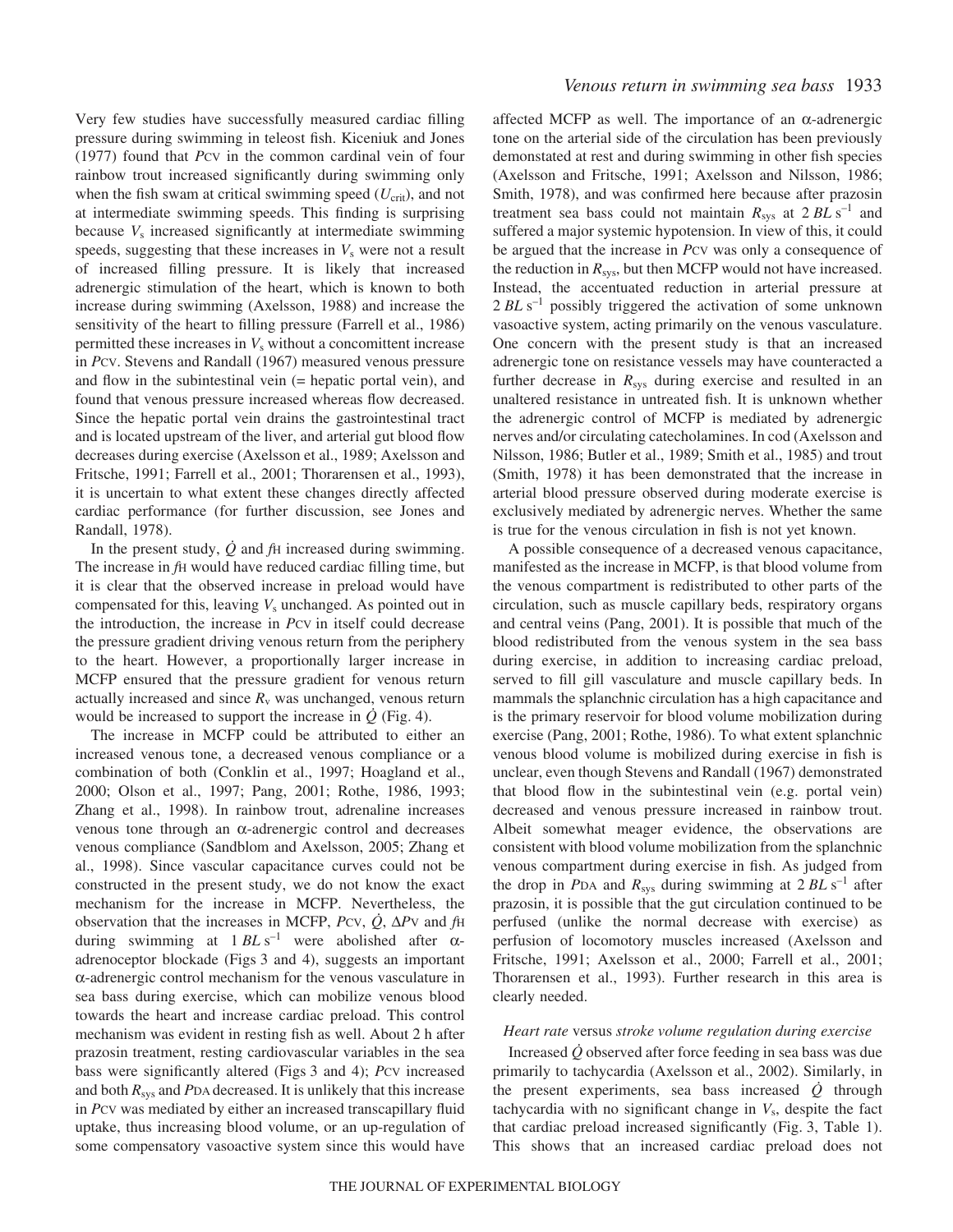necessarily lead to an increased  $V<sub>s</sub>$  in fish, but may instead compensate for a reduced cardiac filling time associated with an increase in *f*H. Thus, within the scope of the present exercise challenge, *Q* in sea bass was frequency regulated.

Other studies on fish with various life-strategies also suggest that control of  $\dot{Q}$  by  $fH$  during exercise, might be more important than previously thought (Farrell, 1991; Farrell and Jones, 1992; Jones and Randall, 1978). Korsmeyer et al. (1997) found in the highly active yellowfin tuna (*Thunnus albacares*) that  $\dot{Q}$  increased by 13.6% during exercise at 24°C exclusively through tachycardia and, in fact, *V*<sup>s</sup> decreased. Similarly, during forced swimming at 0°C the Antarctic borch (*Pagothenia borchgrevinki*) increased *Q* by 75% by doubling *f*H (Axelsson et al., 1992). Furthermore, Cooke et al. (2003) investigated the relative contribution of  $V_s$  and  $f_H$  to maximum cardiac output at 3°C in three North American species with various degrees of winter quiescence. Largemouth bass (*Micropterus salmoides*), a winter inactive species, increased  $\dot{Q}$  by means of a 124% increase in  $f$ H with a 24% reduction in *V*s. Similarly, the intermediately active black crappie (*Pomoxis nigromaculatus*) increased  $\dot{Q}$  by a 156% increase in  $f$ H with a 56% reduction in  $V_s$ . By contrast, in the winter active white bass (*Morone chrysops*) maximum  $\dot{Q}$  was attained by a 45% increase in  $f$ H and a 55% increase in  $V_s$ . Within a species, temperature may modulate the relative contributions of *f*H and  $V_s$  during exercise. For example, for maximum  $\dot{Q}$  at 5<sup>o</sup>C and 10°C in largescale suckers (*Catostomus macrocheilus*), increased *V*<sup>s</sup> contributed 58% and 62%, respectively (Kolok et al., 1993), whereas at 16°C *f*H contributed 70% of maximum *Q* during exercise. Altogether these results indicate the importance of frequency regulation of *Q* in various fish species under various conditions but, of course, contrasts with several studies (mainly on salmonids) where increased  $V<sub>s</sub>$  was the major means of increasing *Q* during exercise (Dunmall and Schreer, 2003; Farrell, 1991; Farrell and Jones, 1992; Jones and Randall, 1978; Kiceniuk and Jones, 1977).

Under the present experimental conditions, exercising sea bass used only tachycardia to increase  $\dot{Q}$ , but to what degree *V*<sup>s</sup> might be modulated in sea bass at higher swimming speeds and different temperatures awaits further study. By performing the study at 22°C, which is in the upper range of the temperature preferendum for sea bass (Claireaux and Lagardere, 1999), it is possible that at lower water temperatures  $V<sub>s</sub>$  could increase during swimming. Another concern is that fish only swam to  $2 BLs^{-1}$  and this resulted in a relatively small increase in  $\dot{\mathcal{Q}}$  (38%). Therefore, it is possible that at higher swimming speeds further increases in *Q* could occur through increased *V*s.

In conclusion, this is the first study to measure variables related to venous return and cardiac filling pressure during exercise and to provide evidence for an active involvement of the venous vasculature during exercise in any species of fish. An α-adrenoceptor mediated control system was partially responsible for a decrease in venous capacitance, as reflected as an increase in MCFP in the swimming sea bass. This control would serve to: (1) maintain or increase the pressure gradient

for venous return, thus matching venous return and cardiac output; (2) Increase central venous blood volume, and consequently cardiac preload; and (3) Possibly redistribute venous blood to other parts of the circulation, such as the gills and muscle capillaries. These results highlight the fact that an increased cardiac preload does not necessarily result in an increased *V*s, but can instead compensate for the reduced filling time when *f*H is increased, thereby offsetting potential decreases in *V*s. In fact, under the present conditions, the exercise-induced increase in  $\dot{Q}$  in sea bass was exclusively mediated by tachycardia.

### **Symbols**

| fн              | heart rate                          |
|-----------------|-------------------------------------|
| $M_{h}$         | body mass                           |
| <b>MCFP</b>     | mean circulatory filling pressure   |
| PCV             | central venous pressure             |
| $P_{\text{DA}}$ | dorsal aortic blood pressure        |
| APV             | pressure gradient for venous return |
| Ò.              | relative cardiac output             |
| $R_{\rm sys}$   | total systemic resistance           |
| $R_{v}$         | resistance to venous return         |
| $U_{\rm crit}$  | critical swimming speed             |
| $V_{\rm s}$     | stroke volume                       |

We are delighted to acknowledge Kenneth R. Olson for valuable comments on the manuscript and David J. McKenzie who kindly lent us the swim tunnel used in these experiments. E.S. and M.A. were supported by the Swedish research council (VR). A.P.F. was supported by NSERC Canada. J.A. was supported by a travel grant from the Swedish research council (VR). Financial help by IFREMER (G.C.) is also acknowledged.

#### **References**

- **Altimiras, J. and Axelsson, M.** (2004). Intrinsic autoregulation of cardiac output in rainbow trout (*Oncorhynchus mykiss*) at different heart rates. *J. Exp. Biol.* **207**, 195-201.
- **Altimiras, J. and Larsen, E.** (2000). Non-invasive recording of heart rate and ventilation rate in rainbow trout during rest and swimming. Fish go wireless. *J. Fish. Biol.* **57**, 197-209.
- **Axelsson, M.** (1988). The importance of nervous and humoral mechanisms in the control of cardiac performance in the Atlantic cod Gadus morhua at rest and during non-exhaustive exercise. *J. Exp. Biol.* **137**, 287-301.
- Axelsson, M., Altimiras, J. and Claireaux, G. (2002). Post-prandial blood flow to the gastrointestinal tract is not compromised during hypoxia in the sea bass *Dicentrarchus labrax*. *J. Exp. Biol.* **205**, 2891-2896.
- **Axelsson, M., Davison, B., Forster, M. and Nilsson, S.** (1994). Blood pressure control in the antarctic fish *Pagothenia borchgrevinki*. *J. Exp. Biol.* **190**, 265-279.
- Axelsson, M., Davison, W., Forster, M. E. and Farrell, A. P. (1992). Cardiovascular responses of the red-blooded antarctic fishes *Pagothenia bernacchii* and *P. borchgrevinki*. *J. Exp. Biol.* **167**, 179-201.
- **Axelsson, M., Driedzic, W. R., Farrell, A. P. and Nilsson, S.** (1989). Regulation of cardiac output and gut blood flow in the searaven, *Hemitripterus americanus*. *Fish Physiol. Biochem.* **6**, 315-326.
- **Axelsson, M. and Fritsche, R.** (1991). Effects of exercise, hypoxia and feeding on the gastrointestinal blood flow in the Atlantic cod *Gadus morhua*. *J. Exp. Biol.* **158**, 181-198.
- **Axelsson, M. and Nilsson, S.** (1986). Blood pressure control during exercise in the Atlantic cod, *Gadus morhua*. *J. Exp. Biol.* **126**, 225-236.